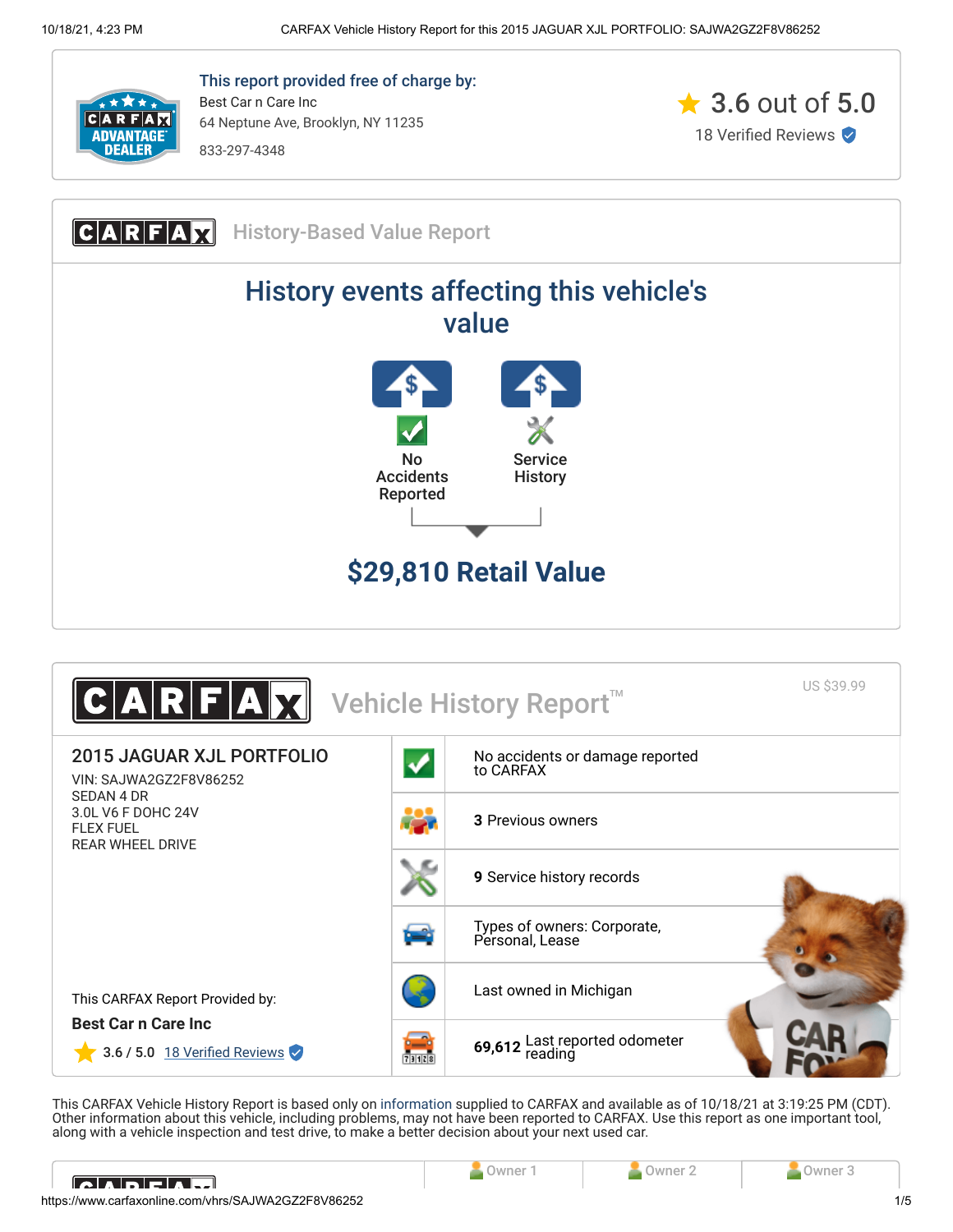10/18/21, 4:23 PM CARFAX Vehicle History Report for this 2015 JAGUAR XJL PORTFOLIO: SAJWA2GZ2F8V86252

| <b>SENTERATION</b> Ownership History    |              |              |          |
|-----------------------------------------|--------------|--------------|----------|
| The number of owners is estimated       |              |              |          |
| Year purchased                          | 2015         | 2018         | 2021     |
| Type of owner                           | Corporate    | Personal     | Lease    |
| Estimated length of ownership           | 3 yrs. 3 mo. | 2 yrs. 8 mo. | 20 days  |
| Owned in the following states/provinces | Nevada       | California   | Michigan |
| Estimated miles driven per year         | 10,867/yr    | 12,203/yr    | ---      |
| Last reported odometer reading          | 36,087       | 69,596       | 69,612   |

| <b>CARFAX</b> Title History<br>CARFAX guarantees the information in this section | Owner 1           | Owner 2           | Owner 3           |
|----------------------------------------------------------------------------------|-------------------|-------------------|-------------------|
| Salvage   Junk   Rebuilt   Fire   Flood   Hail   Lemon                           | <b>Guaranteed</b> | <b>Guaranteed</b> | <b>Guaranteed</b> |
|                                                                                  | No Problem        | No Problem        | No Problem        |
| Not Actual Mileage   Exceeds Mechanical Limits                                   | <b>Guaranteed</b> | <b>Guaranteed</b> | <b>Guaranteed</b> |
|                                                                                  | No Problem        | No Problem        | No Problem        |



**GUARANTEED** - None of these major title problems were reported by a state Department of Motor Vehicles (DMV). If you find that any of these title problems were reported by a DMV and not included in this report, CARFAX will buy this vehicle back. [Register](https://www.carfax.com/Service/bbg) | [View Terms](http://www.carfaxonline.com/legal/bbgTerms) | [View Certificate](https://www.carfaxonline.com/vhrs/SAJWA2GZ2F8V86252)

<span id="page-1-0"></span>

| <b>Additional History</b><br> C A R F A<br>Not all accidents / issues are reported to CARFAX                               | Owner 1                                           | Owner 2                                       | Owner 3                                             |
|----------------------------------------------------------------------------------------------------------------------------|---------------------------------------------------|-----------------------------------------------|-----------------------------------------------------|
| <b>Total Loss</b><br>No total loss reported to CARFAX.                                                                     | No Issues<br>$\blacklozenge$<br>Reported          | No Issues<br>$\blacktriangledown$<br>Reported | No Issues<br>$\blacktriangledown$<br>Reported       |
| <b>Structural Damage</b><br>No structural damage reported to CARFAX.                                                       | No Issues<br>Reported                             | No Issues<br>$\blacktriangledown$<br>Reported | No Issues<br>$\boldsymbol{\mathcal{L}}$<br>Reported |
| <b>Airbag Deployment</b><br>No airbag deployment reported to CARFAX.                                                       | No Issues<br>Reported                             | No Issues<br>$\checkmark$<br>Reported         | No Issues<br>$\blacktriangledown$<br>Reported       |
| Odometer Check<br>No indication of an odometer rollback.                                                                   | No Issues<br>Indicated                            | No Issues<br>✔<br>Indicated                   | No Issues<br>✔<br>Indicated                         |
| Accident / Damage<br>No accidents or damage reported to CARFAX.                                                            | No Issues<br>Reported                             | No Issues<br>$\blacktriangledown$<br>Reported | No Issues<br>$\boldsymbol{\mathcal{N}}$<br>Reported |
| Manufacturer Recall<br>No open recalls reported to CARFAX. Check with an<br>authorized Jaguar dealer for any open recalls. | No Recalls<br>$\overline{\mathbf{v}}$<br>Reported | No Recalls<br>$\checkmark$<br>Reported        | No Recalls<br>$\blacktriangledown$<br>Reported      |
| <b>Basic Warranty</b><br>Original warranty estimated to have expired.                                                      | <b>Warranty Expired</b>                           | <b>Warranty Expired</b>                       | <b>Warranty Expired</b>                             |

<span id="page-1-1"></span>

| <b>CAR</b><br>FOX                | the industry average of 15,000 miles per<br>year. |  |
|----------------------------------|---------------------------------------------------|--|
| <b>Mileage</b><br>Date<br>Source | <b>Comments</b>                                   |  |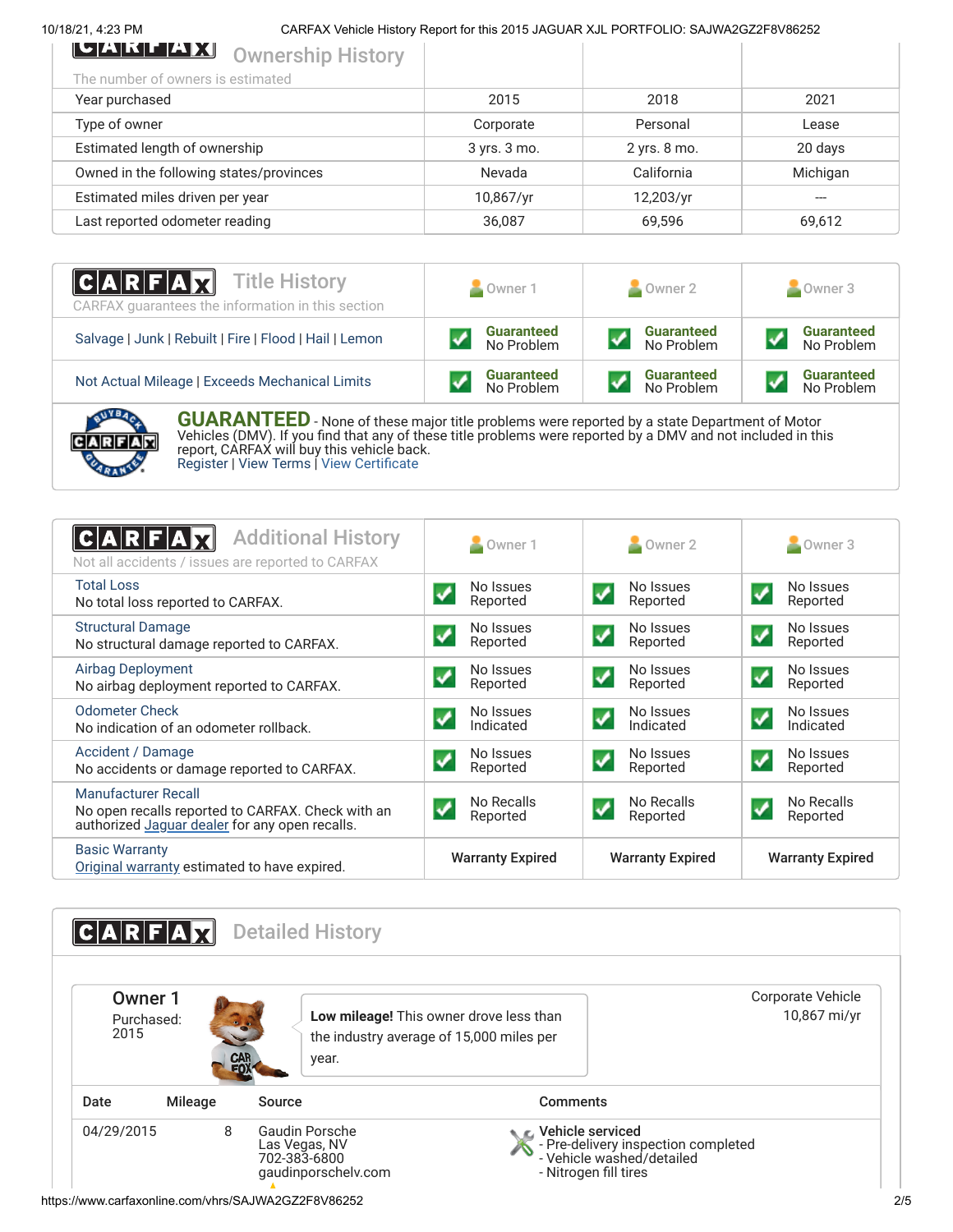| 10/18/21, 4:23 PM |        | 4.9 / 5.0                                                                                                                                  | CARFAX Vehicle History Report for this 2015 JAGUAR XJL PORTFOLIO: SAJWA2GZ2F8V86252                                                                                 |
|-------------------|--------|--------------------------------------------------------------------------------------------------------------------------------------------|---------------------------------------------------------------------------------------------------------------------------------------------------------------------|
|                   |        | 90 Verified Reviews                                                                                                                        |                                                                                                                                                                     |
|                   |        | 20 Customer Favorites                                                                                                                      |                                                                                                                                                                     |
| 05/05/2015        |        | Dealer Inventory                                                                                                                           | Vehicle offered for sale                                                                                                                                            |
| 06/24/2015        | 24     | <b>Gaudin Porsche</b><br>Las Vegas, NV<br>702-383-6800<br>gaudinporschelv.com<br>4.9 / 5.0<br>90 Verified Reviews<br>20 Customer Favorites | Vehicle serviced<br>- Vehicle washed/detailed<br>- Window tint installed                                                                                            |
| 06/25/2015        |        | Nevada<br>Motor Vehicle Dept.<br>Las Vegas, NV                                                                                             | Registration issued or renewed<br>- Titled or registered as corporate vehicle                                                                                       |
| 07/01/2015        |        | Nevada<br>Motor Vehicle Dept.<br>Fort Worth, TX<br>Title #NV007892549-7                                                                    | Title issued or updated<br>- First owner reported<br>- Loan or lien reported                                                                                        |
| 10/03/2015        | 3,701  | <b>Gaudin Porsche</b><br>Las Vegas, NV<br>702-383-6800<br>gaudinporschelv.com<br>4.9 / 5.0<br>90 Verified Reviews<br>20 Customer Favorites | Vehicle serviced<br>- Inside rear view mirror replaced                                                                                                              |
| 06/27/2016        |        | Nevada<br>Motor Vehicle Dept.<br>Las Vegas, NV                                                                                             | Registration issued or renewed<br>- Registration updated when owner moved the vehicle<br>to a new location                                                          |
| 07/11/2016        | 9,897  | Land Rover Las Vegas<br>Las Vegas, NV<br>702-579-0400<br>Irly.com<br>4.6 / 5.0<br>102 Verified Reviews<br>120 Customer Favorites           | C Vehicle serviced<br>- Maintenance inspection completed<br>- Four wheel alignment performed<br>- Oil and filter changed                                            |
| 07/29/2016        |        | Land Rover Las Vegas<br>Las Vegas, NV<br>702-579-0400<br>Irlv.com<br>4.6 / 5.0<br>102 Verified Reviews<br>120 Customer Favorites           | Vehicle serviced<br>- Maintenance inspection completed<br>- Four wheel alignment performed                                                                          |
| 05/21/2017        | 21,512 | Nevada<br><b>Inspection Station</b><br>Las Vegas, NV                                                                                       | Passed emissions inspection                                                                                                                                         |
| 06/07/2017        |        | Nevada<br>Motor Vehicle Dept.<br>Las Vegas, NV                                                                                             | Registration issued or renewed                                                                                                                                      |
| 03/16/2018        |        | Nevada<br>Motor Vehicle Dept.<br>Las Vegas, NV                                                                                             | Registration issued or renewed                                                                                                                                      |
| 03/30/2018        | 34,377 | Land Rover Las Vegas<br>Las Vegas, NV<br>702-579-0400<br>Irly.com<br>4.6 / 5.0<br>102 Verified Reviews<br>120 Customer Favorites           | Vehicle serviced<br>- Maintenance inspection completed<br>- Oil and filter changed<br>- Maintenance reminder reset<br>- Computer(s) checked<br>- Fuel pump replaced |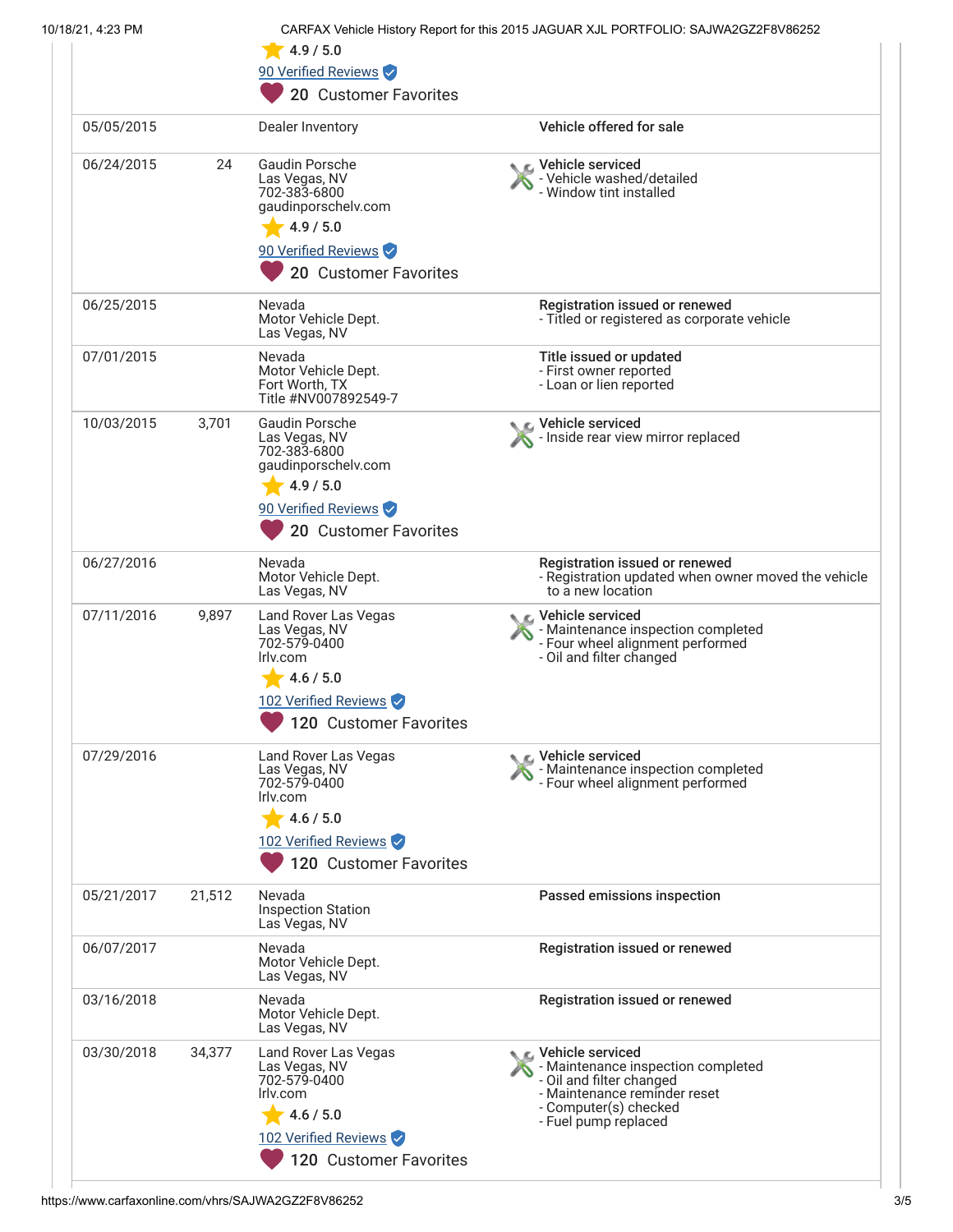| 10/18/21, 4:23 PM                    |                |                                                                                                                                                    | CARFAX Vehicle History Report for this 2015 JAGUAR XJL PORTFOLIO: SAJWA2GZ2F8V86252                                                          |  |
|--------------------------------------|----------------|----------------------------------------------------------------------------------------------------------------------------------------------------|----------------------------------------------------------------------------------------------------------------------------------------------|--|
| 06/08/2018                           | 35,187         | Land Rover Las Vegas<br>Las Vegas, NV<br>702-579-0400<br>Irly.com<br>4.6 / 5.0<br>102 Verified Reviews<br>120 Customer Favorites                   | Vehicle serviced<br>- Maintenance inspection completed<br>- A/C refrigerant recharged<br>- Radiator fan replaced<br>- Cooling system checked |  |
| 10/01/2018                           | 36,085         | Land Rover Anaheim Hills<br>Anaheim, CA<br>844-243-3669<br>landroveranaheimhills.com/<br>4.5 / 5.0<br>60 Verified Reviews<br>63 Customer Favorites | Vehicle serviced<br>- Maintenance inspection completed<br>- Tire condition and pressure checked                                              |  |
| 10/15/2018                           |                | <b>Auto Auction</b>                                                                                                                                | Vehicle sold                                                                                                                                 |  |
|                                      |                |                                                                                                                                                    | Millions of used vehicles are bought and<br>sold at auction every year.                                                                      |  |
| 10/19/2018                           | 36,086         | California<br><b>Inspection Station</b>                                                                                                            | Passed emissions inspection                                                                                                                  |  |
| 10/20/2018                           | 36,087         | Dealer Inventory                                                                                                                                   | Vehicle offered for sale                                                                                                                     |  |
| <b>Owner 2</b><br>Purchased:<br>2018 |                | Low mileage! This owner drove less than<br>the industry average of 15,000 miles per<br>year.                                                       | <b>Personal Vehicle</b><br>12,203 mi/yr                                                                                                      |  |
| Date                                 | <b>Mileage</b> | <b>Source</b>                                                                                                                                      | <b>Comments</b>                                                                                                                              |  |
| 11/20/2018                           | 36,095         | California<br>Motor Vehicle Dept.<br>Glendale, CA                                                                                                  | <b>Odometer reading reported</b>                                                                                                             |  |
| 12/11/2018                           |                | California<br>Motor Vehicle Dept.<br>Glendale, CA                                                                                                  | Title issued or updated<br>- New owner reported<br>- Loan or lien reported                                                                   |  |
| 02/18/2021                           | 63,895         | Pep Boys<br>Los Angeles, CA<br>323-258-0325<br>pepboys.com                                                                                         | C Vehicle serviced<br>- Brakes checked<br>- Rear brake rotor(s) replaced<br>- Rear brake pads replaced                                       |  |

4.4 / 5.0 70 Verified Reviews <sup>226</sup> Customer Favorites

| 07/14/2021 |        | California<br>Motor Vehicle Dept.<br>Glendale, CA | Title issued or updated<br>- Loan or lien reported |
|------------|--------|---------------------------------------------------|----------------------------------------------------|
| 08/18/2021 | 69.596 | Auto Auction                                      | Vehicle sold                                       |

|            | Owner 3         |                                 |                                                        | Lease Vehicle |
|------------|-----------------|---------------------------------|--------------------------------------------------------|---------------|
|            | Purchased: 2021 |                                 |                                                        |               |
| Date       | Mileage         | Source                          | <b>Comments</b>                                        |               |
| 09/02/2021 |                 | Michigan<br>Motor Vehicle Dept. | Vehicle purchase reported<br>- Title issued or updated |               |